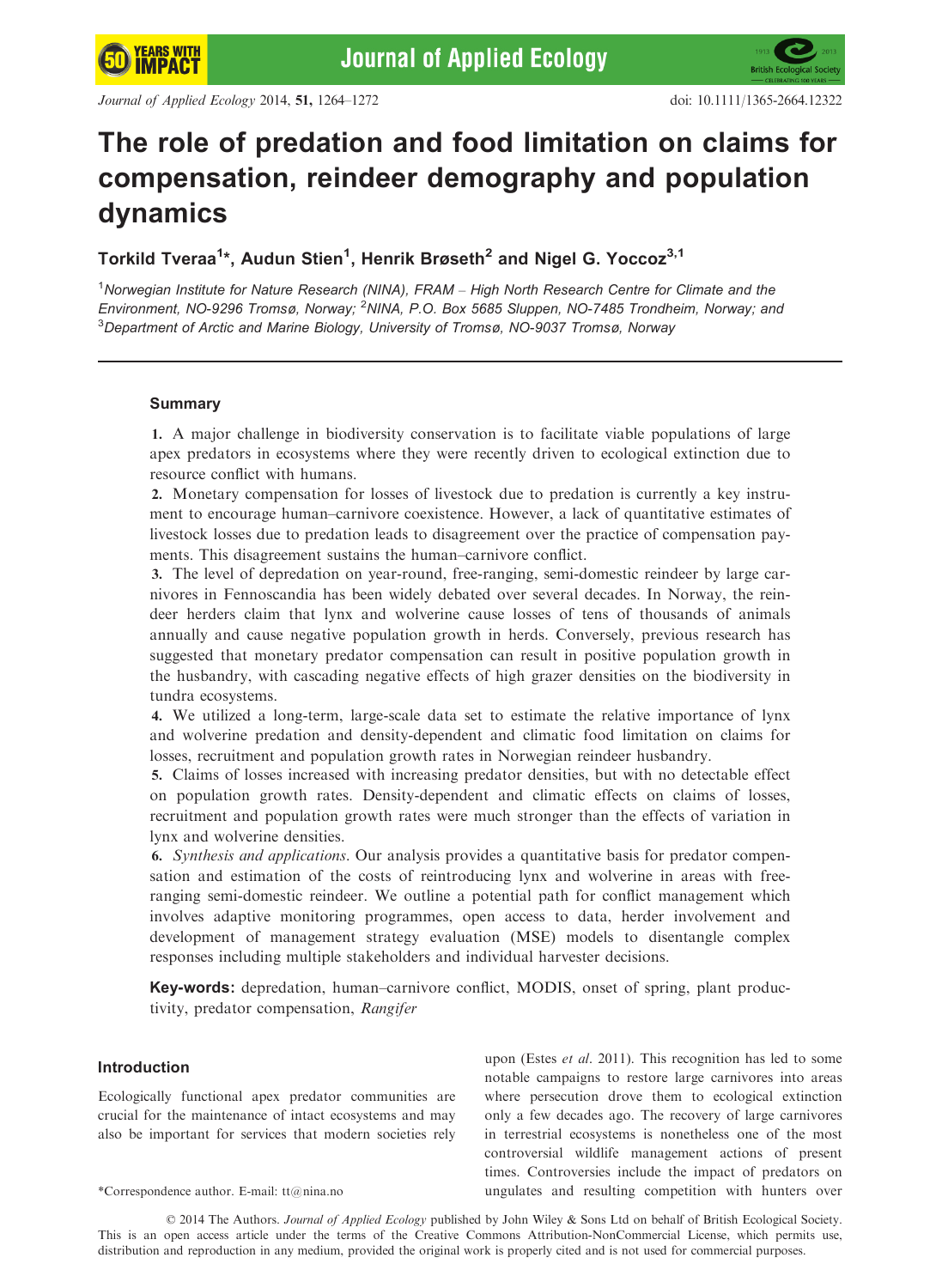game, and conflicts with livestock producers and pastoralists (Dickman, Macdonald & Macdonald 2011; Hebblewhite 2011). To encourage human–carnivore coexistence, financial instruments have been established world-wide to compensate for negative effects of large carnivores on a local scale (Dickman, Macdonald & Macdonald 2011). However, predator compensation may have unintended side effects such as providing an incentive for pastoralists to increase stock size that in turn might have negative effects on other ecosystem components (Bulte & Rondeau 2005).

Reindeer herding is a circumpolar activity, and in Norway, Sweden and Finland, about half the land area is utilized for year-round grazing. The Sami reindeer herders of Norway share their ranges with wildlife including Eurasian lynx Lynx lynx L. and wolverine Gulo gulo L. Semidomesticated reindeer Rangifer tarandus L. are a main prey for both lynx and wolverine (van Dijk et al. 2008; Mattisson *et al.* 2011), which are perceived as the two most significant predators on reindeer in Norway. To reduce human–carnivore conflicts, predators are controlled through hunting quotas and culling by the Norwegian Environment Agency to keep population sizes and their spatial distributions within politically determined limits. In the period 2000–2012, the average annual number of registered lynx family groups was  $30.0$  (SD = 7.6) within the reindeer herding area, and lynx accounted for 39% of the documented losses of semi-domesticated reindeer (number of documented cases:  $n = 2430$ , Norwegian Environment Agency website). The average annual number of registered reproducing wolverines was 26.5  $(SD = 7.0)$ , and wolverine accounted for 32% of the documented losses ( $n = 1954$ ). Among the other predators of reindeer, the golden eagle Aquila chrysaetos L. accounted for  $27\%$  ( $n = 1664$ ) of the documented losses, while brown bear Ursus arctos L. and wolf Canis lupus L. accounted for  $\langle 2\%$  of the total losses. Wolves are prevented from establishing within the reindeer herding area. Recent monitoring of brown bear suggests that  $c$ . 6 females reproduce annually in Norway, while monitoring data for golden eagle are lacking. In 2011, c. 57 thousand calves and c. 18 thousand adult reindeer were claimed to have been lost due to the above-mentioned carnivores. The Norwegian Environment Agency gave monetary compensation for only one out of four reindeer claimed to be lost to predation, leading to a compensation of about 68.7 million Norwegian kroner ( $c$ . €8.4 million, Norwegian Environment Agency website) and substantial controversy between reindeer herders and management authorities over the magnitude of losses due to large carnivores. In comparison, c. 43 thousand calves and c. 20 thousand adults of a population of  $c$ . 240 thousand individuals prior to calving were slaughtered, leading to a meat production income of  $c$ .  $\epsilon$ 12.7 million that year.

The Norwegian scheme for compensation is linked to the herders' claims and ability to document losses. The usefulness of this compensation system is debated. Small

calves lost shortly after birth are extremely difficult to find, thereby hindering documentation of cause of mortality, and this may lead to a negative bias in compensation payment. Conversely, it is alleged that claims are generally inflated, and generous compensation for losses has been linked to increased reindeer population growth rates (Næss et al. 2011) and overabundance on the tundra (Hausner et al. 2011). These resulting demographic trends have further been associated with negative cascading effects on herbs (Bråthen et al. 2007), Salix shrubs (Ims et al. 2007), willow ptarmigan (Henden et al. 2011) and arctic foxes (Killengreen et al. 2011). Thus, there is a pressing need to identify a compensation scheme that motivates for coexistence among reindeer pastoralist and large carnivores and that concurrently motivates ecologically sustainable stock sizes (cf. Bulte & Rondeau 2005).

The relative magnitude of top-down regulation by apex predators and bottom-up food limitation due to density dependence and stochastic variation in climate on ungulate populations has been vigorously discussed during the last century, and it is now well established that ungulates are affected by both processes (reviewed in Sæther 1997). The challenge in terms of estimating the impact of large carnivores on livestock is to disentangle the relative role of the various factors affecting reproduction and mortality (Hebblewhite 2011). Detailed information pertaining to the size of the lynx and wolverine populations plus detailed official statistics of the reindeer industry in Norway offer a unique opportunity to quantify the relative importance of food limitation and predation on recruitment, population dynamics and losses of reindeer.

Here, we evaluate the hypothesis that increased population sizes of lynx and wolverine lead to increased losses (mortality), lower reproductive output and lower population growth rates of reindeer. We had a priori knowledge that food limitation, determined by stochastic variation in climatic conditions, and reindeer population densities are important factors affecting recruitment, deaths and population dynamics (Tveraa et al. 2003, 2013; Bårdsen & Tveraa 2012). Therefore, our aim was to estimate the relative importance of food limitation and lynx and wolverine population sizes for losses, recruitment and population dynamics of reindeer. The presence of a strong impact of food limitation suggests that a potential 'win-win' state for both humans and carnivores, leading to reduced human–carnivore conflict, does exist in the study system. We describe obstacles and approaches towards this reconciliatory state.

# Materials and methods

#### REINDEER HUSBANDRY SYSTEM

Semi-domesticated reindeer are free ranging year-round and gathered a few times a year for marking the annual recruitment of calves, slaughtering and, in some populations, herding between summer and winter pastures in the autumn and spring. Reindeer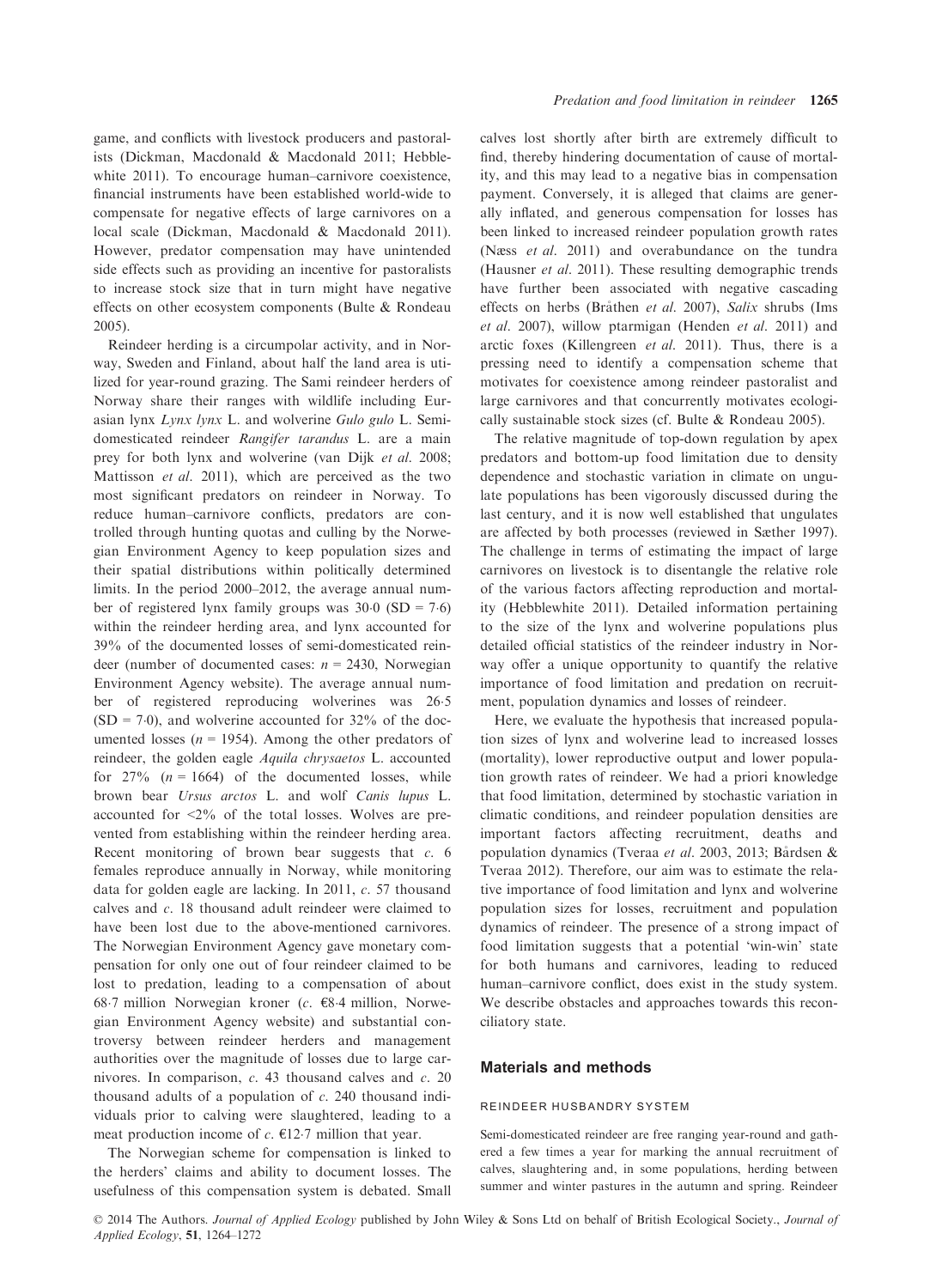husbandry utilizes about 140 000 km<sup>2</sup> of the Norwegian land area, including some major islands (Fig. 1). The total number of reindeer of each sex and age class (calves or older) is counted annually during round-ups in winter. Early recruitment is registered during calf marking in summer or autumn, and slaughtering takes place in autumn and winter between September and March. The herders report by 31 March each year, data on total number of reindeer of each sex and age class in the herd, number of calves marked, number of animals slaughtered of each sex and age class, and total losses of calves and adults since previous reporting date. There are no independent estimates of population sizes and demography, but management authorities do control counts of herd sizes at nonsystematic intervals to assure that herders report correct herd sizes. An extensive subsidy system (e.g. Hausner *et al.* 2011) ensures that most animals  $(c. 90\%)$  are slaughtered at government-approved slaughter houses which forward information regarding age, sex and carcass mass of every individual slaughtered to the Reindeer Husbandry Administration. We removed from the analysis reindeer populations with year-round pastures on islands because lynx and wolverine do not breed there, leaving reindeer populations utilizing 128 000 km2 in ten regions for further investigation (Fig. 1). Temporal trends in the size of the female populations, body masses of calves, number of calves and adults claimed lost, early recruitment and population growth rates within regions are given in Fig. S1 (Supporting Information).

# LYNX AND WOLVERINE POPULATION SIZES

The size of the breeding population of lynx is based on observations of family groups (females with kittens) reported to the management authorities. Observations include reports from the general public, farmers, herders, hunters, etc. and structured transect line surveys on snow (Tovmo & Brøseth 2011; Brøseth & Tovmo 2012). All observations are checked by local carnivore contacts from the State Nature Inspectorate, and distance rules, based on known territory size and maximum daily displacement of radiomarked individuals, are used to identify individual family groups (Linnell et al. 2007). For families with multiple observations, we used the centre of their utilized area



Fig. 1. Map of Fennoscandia (Norway, Sweden, Finland) and overview of the study area with the 10 regions in which data were aggregated highlighted in different colours. Solid black lines indicate the various reindeer herding districts.

as the position of observation. Estimates of the abundance of the breeding population of wolverines are based on repeated visits to previously known dens, plus extensive searches for new dens (Landa et al. 1998). Dens are normally revisited 3–6 times to affirm reproductive status (Brøseth, Tovmo & Andersen 2011). We hereafter refer to these observations as lynx and wolverine population sizes. These estimates contain no estimates of measurement error. Reconstructions of population size of lynx (Nilsen et al. 2012) and genetic capture–mark–recapture of wolverine (Brøseth et al. 2010), however, reveal that the national monitoring programme of lynx family groups and wolverine reproductions reflect population sizes well. All information regarding population size of large carnivores in Norway is obtained from the Norwegian Large Predator Monitoring Program at Rovdata (www.rovdata.no). A team of researchers work continuously to evaluate and improve the information pertaining to the large carnivore abundance. Temporal trends in the size of the lynx and wolverine populations are given in Fig. S2.

#### CLIMATE DATA

We used remotely sensed vegetation green-up to index climatic conditions and plant productivity as this predictor appears to be the one with the highest spatial resolution and best predictive power in terms of recruitment and body mass of semidomesticated reindeer (Bardsen & Tveraa 2012; Tveraa et al. 2013). Based on 16-day and 250-m resolution MODIS EVI data, we estimated spring onset and plant productivity within the calving and summer pastures. Details regarding these methods can be found in Tveraa et al. (2013). Temporal trends in onset of spring greenness and plant productivity are given in Fig. S3.

## STATISTICAL ANALYSES

Due to the large home ranges of lynx and wolverine (Herfindal et al. 2005; Persson, Wedholm & Segerstrom 2010), we aggregated the data into ten well-defined management regions to reduce small-scale stochastic variation in the position of lynx and wolverine observations on their abundance estimates (Fig. 1). In addition, this aggregation removed problems associated with the complex pasture use in the northern parts, where several reindeer herds utilize the same pastures but at different times of the year.

Our objective was to estimate the annual variation in number of reindeer (calves and adults) claimed lost, early recruitment and population growth rates as a function of food limitation and predation. Accounting for the impact of harvest on population dynamics may be difficult using discrete time series data both in seasonal environments and when harvest correlates positively to population size (Boyce, Sinclair & White 1999; Patterson & Power 2002). Accordingly, some authors have ignored harvest, calculating population growth rates,  $R_t$ , as  $log(N_{t+1}) - log(N_t)$ where  $N_t$  is population size in year t and  $N_{t+1}$  is population size in year  $t+1$  (e.g. Patterson & Power 2002). Others calculated population growth rate,  $R_t$ , as  $\log(N_{t+1} + H_{t+1}) - \log(N_t)$  where  $H_{t+1}$  is the number of animals harvested (e.g. Hobbs *et al.* 2012). We focus on the latter measure to facilitate comparison with the recent study of Hobbs et al. (2012). However, estimates of the former are given in Appendix S1. We used the previous year average calf slaughter mass as a measure of herd body condition. We entered reindeer population size, herd body condition in the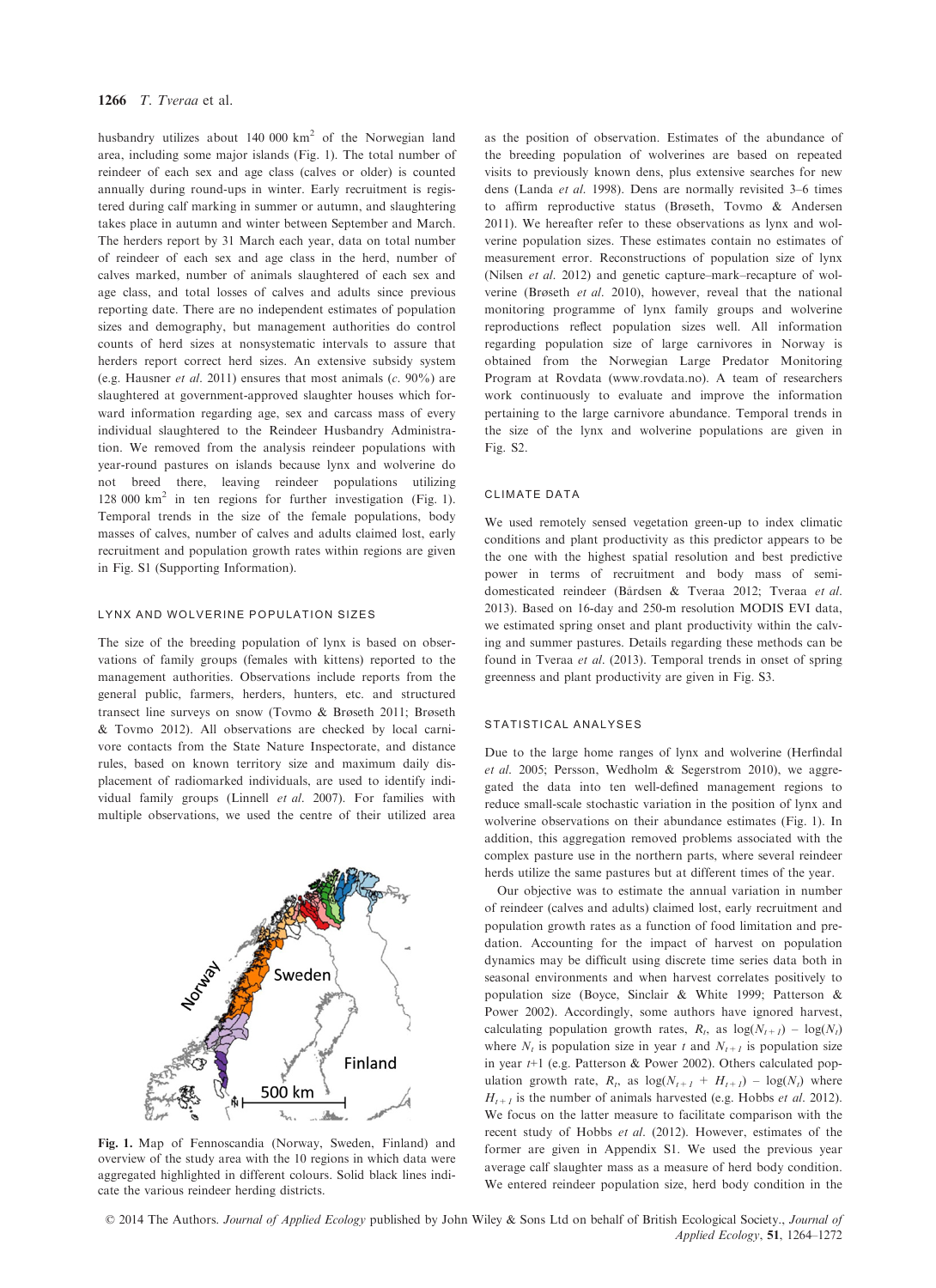previous year, plus date of onset of spring and plant productivity as predictors of food limitation, and population size of lynx and wolverine as predictors of predation risk. We entered region as a random factor with random intercept and estimated the effects of temporal variation in food limitation and predation in a generalized linear mixed modelling framework. Models were run using the 'lme4' package (Bates, Maechler & Bolker 2012) in <sup>R</sup> (R Core Team 2013). We used the log link function and assumed a Poisson distribution in the analyses of claimed losses and assumed a Gaussian distribution for early recruitment and population growth rates (cf. Tveraa et al. 2013). Details pertaining to choice of model structure and the robustness of the modelling approach are found in Appendix S1.

# Results

# CLAIMS FOR LOSSES

The number of reindeer calves and adults claimed lost increased with increasing population size, decreasing herd body condition the previous autumn, late spring onset and decreasing plant productivity (Fig. 2). Increasing lynx and wolverine populations also led to increased claims for compensation (Fig. 2). On average, the estimated claims for losses increased with 87 calves  $(95\% \text{ CI} = 80.3, 94.0)$ and 14 adult reindeer (95% CI = 10.2, 18.5) per lynx family group (Appendix S1, Table A1 and A2). For wolverine, the corresponding figures were 66 calves (95%  $CI = 59.5, 73.6$  and five adults  $(95\% \text{ CI} = 0.6, 9.2)$ . Comparisons of standardized regression coefficients showed that the effect of population size was 4–6 and 9– 29 times stronger than the effects of lynx and wolverine predation on claims for losses of calves and adults, respectively (Fig. 3). The effect of herd body condition the previous autumn was 3–4 and 5–16 times stronger than the effects of predation on claims for losses of calves and adults, respectively (Fig. 3). The effect of onset of spring was of similar magnitude as the estimated effects of predation on claims for losses of calves, and 3–10 times stronger than the effects of predation on claims for losses of adults (Fig. 3). The effect of plant productivity was of similar magnitude as the effects of predation on claims for losses of calves, and 1–5 times stronger than the effects of predation on claims for losses of adults (Fig. 3).

# EARLY RECRUITMENT

Early recruitment, that is the number of calves marked in summer divided by the number of adult females in the population the previous winter, was unaffected by population size but increased with increasing herd body condition the previous autumn, early spring onset and increasing plant productivity (Fig. 2). We found no strong evidence for that the population sizes of lynx and wolverine impacted recruitment (Fig. 2). Comparisons of standardized regression coefficients showed that the effect of herd body condition was about three and 32 times more important than the effects of lynx and wolverine predation, respectively (Fig. 3). The corresponding figures for onset



partial residuals for the relationship between log population size (Nt), herd body condition in the previous fall (Body cond), onset of spring (Spring), plant productivity (Plant Pr), population size of lynx and wolverine and (a–f) claimed loss of calves (<1 year); (g–l) claimed loss of adults (>1 year); (m–r) early recruitment and (s–x) population growth rate.

© 2014 The Authors. Journal of Applied Ecology published by John Wiley & Sons Ltd on behalf of British Ecological Society., Journal of Applied Ecology, 51, 1264–1272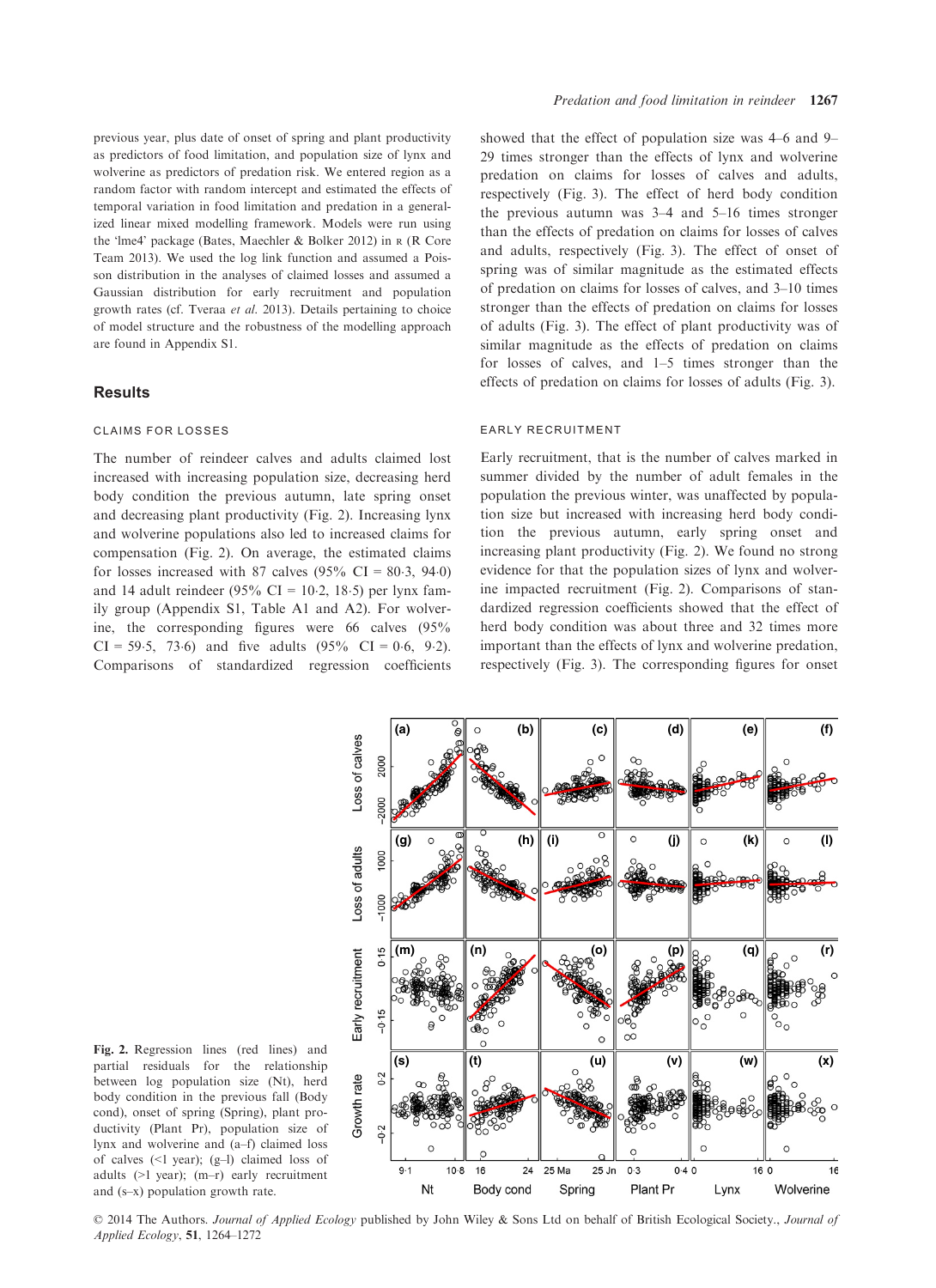

Fig. 3. Standardized estimates of the impact of log population size (Nt), herd body condition in the previous fall (Body cond), onset of spring (Spring), plant productivity (Plant Pr) and population size of lynx and wolverine on claimed loss of calves (<1 year); claimed loss of adults (>1 year); early recruitment and population growth rate.

of spring and plant productivity were about two and 22 for lynx and wolverine predation, respectively (Fig. 3).

# POPULATION GROWTH RATE

Population growth rate was negatively affected by poor herd body condition and late onset of spring (Fig. 2). We found no strong evidence supporting that other predictors impacted population growth rate (Fig. 2). Comparisons of standardized regression coefficients showed that the effect of body condition was about two and six times stronger than the effects of lynx and wolverine population densities, respectively (Fig. 3) while the effect of onset of spring was 2–5 times stronger than the effects of lynx and wolverine predation (Fig. 3). For plant productivity, the corresponding figures were in the range 1–3 (Fig. 3).

# **Discussion**

As expected, the number of reindeer claimed to have been lost increased with increasing lynx and wolverine population sizes. Density-dependent and stochastic variations in food limitation were, nevertheless, the most important predictors of the reported losses to predators. Neither early recruitment nor population growth rates were significantly related to lynx and wolverine population sizes, but strongly related to density-dependent and density-independent food limitation. The strong impact of density-dependent food limitation on early recruitment and population growth rates may suggest that losses to predators to some degree are compensatory.

#### THE ROLE OF PREDATION

We estimated an average increase in claimed losses of 87 calves and 14 adult reindeer per family group of lynx, and 66 calves and five adults per wolverine reproduction. These figures are similar to estimates of long-term reduction in harvest due to lynx and wolverine across Swedish reindeer management units (Hobbs et al. 2012). In contrast, the estimates of lynx predation impact are only about one-fourth of the estimates obtained in kill rate studies of lynx using radiotelemetry (Mattisson et al. 2011) assuming four adult lynx per family group (Andren et al. 2002). This difference is likely to be because the kill rate studies include both additive and compensatory mortality, while compensatory predation mortality to a large degree will be accounted for as being caused by reindeer population size, herd body condition and climatic conditions in our regression approach.

Neither lynx nor wolverine abundance had any statistically significant impact on early recruitment. The estimated effects were, however, negative, and the importance of lynx was an order of magnitude larger than for wolverine. Lynx has been shown to select for calves of above average size (Nieminen 2010), reinforcing the view that lynx is a capable predator that might have an impact on the demography of reindeer. Reindeer have, however, evolved a suite of antipredator strategies, including migration and the use of alpine areas for calving and summer pastures which make them less vulnerable to lynx predation (Skogland 1991). This may explain the statistically insignificant relationship between lynx population size and reindeer recruitment. Overall, the small estimated effects of lynx and wolverine predation on early recruitment suggest that reproduction in semi-domestic reindeer populations in Norway is mainly determined by food limitation. This is consistent with previous work that finds female body mass to be a main predictor of calf survival around birth and the first weeks thereafter. Females with high body mass appear more likely to conceive (Cameron & Smith 1993) and reproduce successfully (Fauchald et al. 2004) and less likely to lose their calves over the first weeks after calving (Tveraa et al. 2003).

No statistically significant negative impacts of lynx or wolverine population sizes on population growth rates were evident. This contrasts with results from the Swedish reindeer industry where both lynx and wolverine negatively affected population growth rates (Hobbs et al. 2012). More intensive predator control in Norway than in Sweden, leading to lower densities of lynx and wolverines in Norway than in Sweden, might be one reason for the difference between the neighbouring countries. More use of forested areas where reindeer are more vulnerable to lynx predation might be another reason for a stronger negative impact of lynx in Sweden than in Norway. Alternatively, differences in reindeer densities between the two countries might play a role. At present, we cannot disentangle these alternative hypotheses.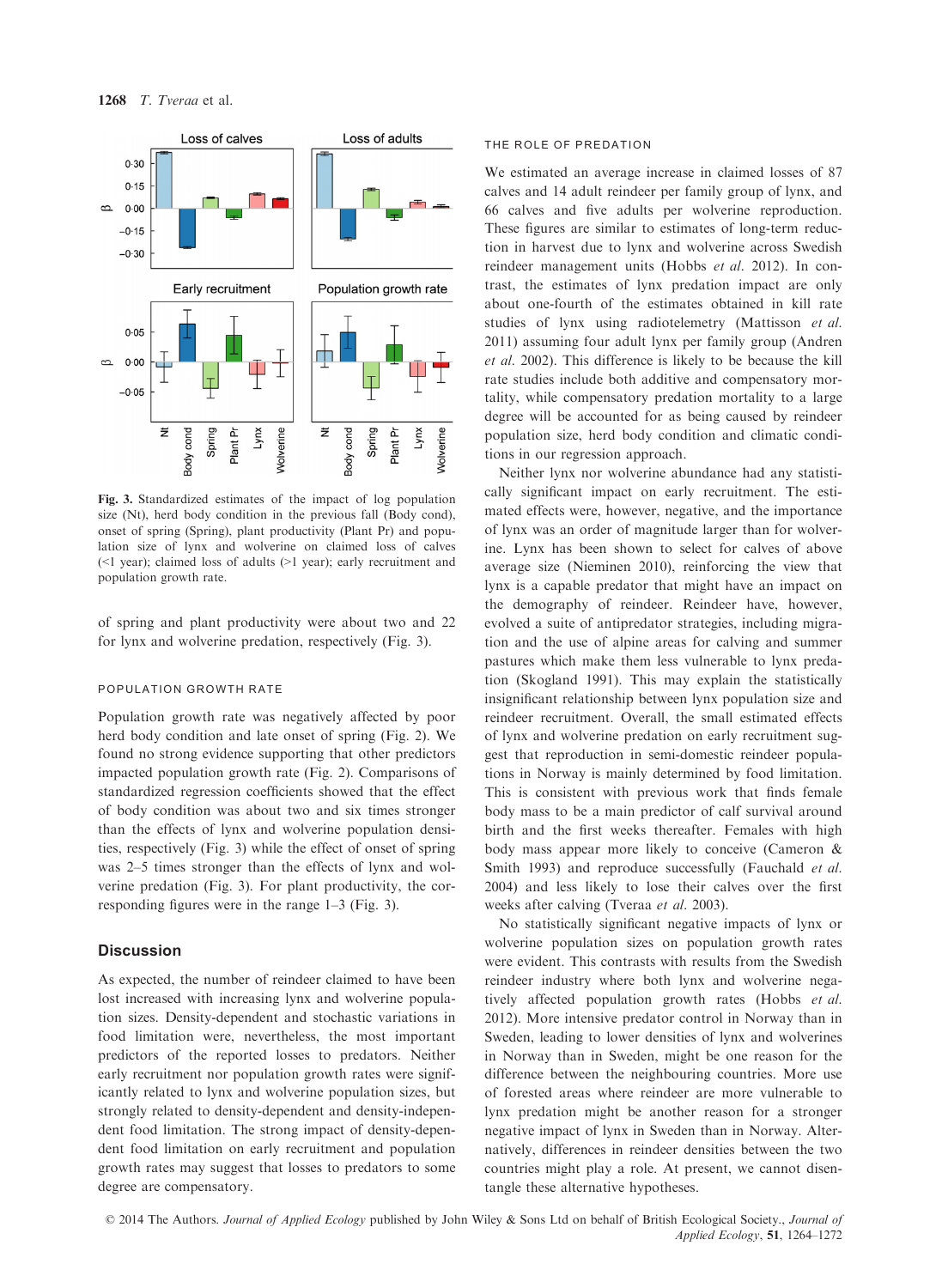#### THE ROLE OF FOOD LIMITATION

The strong relationship between the number of reindeer claimed lost due to predation and both population size and herd body condition suggested that the main driver of claims of losses was density-dependent food limitation. This view was reinforced by the finding that early recruitment was positively related to plant productivity and early spring onset. Furthermore, population growth rates increased with early onset of spring. We found no evidence for a negative relationship between population size and population growth rate. However, herd body condition, which are negatively related to population size (Tveraa et al. 2013), positively affected population growth rates. Following Hobbs et al. (2012), we assessed whether the estimate of the effect of population size became negative when herd body condition was removed from the model and found no evidence for such a pattern  $(\beta = -0.003, 95\% \text{ CI} = -0.061, 0.056)$ . In this context, we question whether our approach of adding harvest to population growth rates is a valid methodological approach in seasonal environments where the numeric effect of density on population growth rates is generally strongest in late winter (Boyce, Sinclair & White 1999), that is after the period when reindeer are harvested. In line with this, we found a strong negative relationship between population size and population growth rates when we did not add harvest to population growth rates (Appendix S1). Further research seems needed to evaluate these two alternative measures of population growth rates in harvested populations.

Strong bottom-up climate impacts in ungulates have been suggested in systems that lack top-down predator control (Wilmers et al. 2006). The reindeer populations in Fennoscandia have fluctuated in concert over the last decades. They increased during the seventies, peaked in the late eighties–early nineties and collapsed at the beginning of this millennium, before a new increase began (Tveraa et al. 2007; Moen 2008; Hausner et al. 2011). This largescale covariation supports the view that correlated largescale climate variability is a main driver of population dynamics. Tveraa et al. (2007) also found that Norwegian reindeer populations, except those subjected to intensive harvesting, fluctuated in concert with climate. This led to the conclusion that in the absence of a functional large carnivore guild, harvest was a prerequisite to ensure stable population sizes and resilience against poor climate. The role of predators in increasing resilience against poor climate is further supported by Wilmers et al. (2006) who reported that the collapse in the wolf population at Isle Royale led to increased moose population growth and vulnerability to climate.

# A PATH TO CONFLICT MANAGEMENT?

High losses and associated low productivity in reindeer herds are characteristics of our study system that fuel the human–carnivore conflict. With respect to this, an important point that needs to be clearly articulated to managers and stakeholders is that losses of reindeer to carnivores have to be evaluated in a multiple competing hypotheses framework (Hebblewhite 2011). As expected, the number of reindeer claimed lost to predators increased with increasing lynx and wolverine abundances. However, density-dependent food limitation and climatic driven variability in plant availability and productivity appeared as the most important predictors of variation in herd productivity and associated claims for compensation. Predator control and eradication, although being the oldest and most widespread action to protect livestock (Berger 2006), is therefore unlikely to reduce losses substantially, while actions that improve the nutritional status of reindeer are likely to succeed. Similar conclusions have been reached in other ungulate–carnivore systems. Female and fawn survival during winter and spring increased substantially when mule deer Odocoileus hemionus R. were fed ad libitum (Bishop et al. 2009) and predation rates by coyotes Canis latrans S. and mountain lions Puma concolor L. also decreased. Accordingly, predator removal had only marginal impact on vital rates of mule deer (Hurley et al. 2011). For free-ranging reindeer, supplementary feeding is possible through the winter when snow scooters allow transport of food to remote pastures. Studies suggest that enhanced nutrition in late winter and spring increases calf survival shortly after parturition, but seems to have little effect on calf growth and survival over the summer (Fauchald et al. 2004; Ballesteros et al. 2013). High vulnerability to climatic perturbation and predation is expected to remain unless actions are taken to increase gain in body mass during summer. A solution to this is to reduce reindeer densities (Bardsen & Tveraa 2012) through increased harvesting (Tveraa et al. 2007), that is, the human–carnivore conflict can be reduced through a reduction in reindeer over-abundance. However, this is not necessarily regarded as an attractive solution by reindeer herders. While empirical data and models suggest that a reduction in reindeer densities will result in a substantial increase in economic income for individual herders from meat production (Kumpula, Colpaert & Nieminen 1998; Tahvonen, Kumpula & Pekkarinen 2014), herders may be sceptical to this conclusion and view a reduction in herd size as more likely to cause a reduction in capital and income. Clearly, there are many obstacles along this path to reconciliation. In the following section, we outline some of these problems and a possible way forward.

# Disagreement over ecological knowledge

Although ecological knowledge is not the only element in conservation conflict management (Redpath et al. 2013), agreement around the relative importance of the ecological processes operating is likely to be crucial for reconcilement. Numerous scientific papers have shown that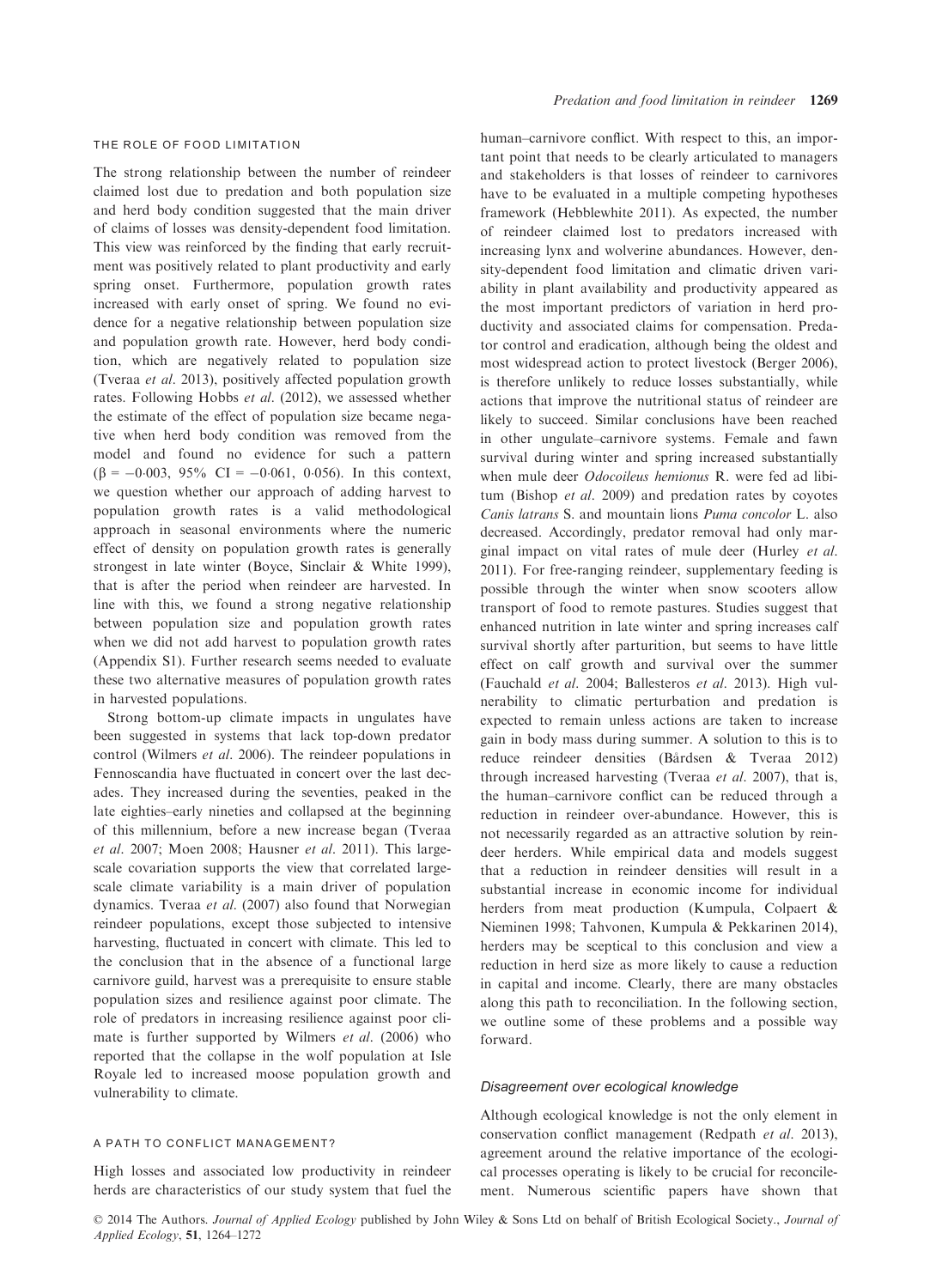# 1270  $T$ . Tyeraa et al.

density-dependent processes and climate are important for the productivity of the reindeer industry in Fennoscandia (Kumpula, Colpaert & Nieminen 1998; Tveraa et al. 2007; Hobbs et al. 2012). However, these findings are not necessarily supported by the herder's own experience. The proximate cause of death in free-range ungulates will typically be predation (Linnell, Aanes & Andersen 1995) even when starvation is the ultimate cause (Tveraa et al. 2003; Griffin et al. 2011). The claim that food limitation is the main process causing high losses is therefore not consistent with the herder's local knowledge, as they predominantly find predator-killed animals in the field. Furthermore, density as an important factor in herd productivity can only be detected through analyses, or at least a graphical representation, of data on productivity and densities from many years or areas. Such analyses are rarely available at scales relevant to the individual herder and therefore may be regarded as irrelevant.

We believe openness and easy access to continuously updated time series data on reindeer herd productivities and densities, predator densities and climate may improve this situation. More specifically, we plan to develop an adaptive monitoring programme (Lindenmayer & Likens 2010). An open-access Web-based data base system will be one pillar in this monitoring programme where interested parties can extract both predictor and response variables at the herd level and obtain figures of trends in statistics and relative effects of food limitation and predation. The idea is that making information easily available will make analyses like the ones presented in this article more acceptable, as anyone will be able to plot the trend in herd population sizes, calf slaughter weights, predator densities and climate variables and thereby look at the interrelationships for themselves. Furthermore, such a data base should make it attractive and easy for other researchers to evaluate the conclusions presented in this paper as new data appear, new analysis methods are developed and new questions arise. The second pillar involves individual-based studies of reproductive success and losses of reindeer to carnivores carried out in close collaboration with herders. The concept is that this will elucidate important factors underlying losses to carnivores and promote awareness and discussions among herders related to these issues.

# The challenge of common pool resource management

In Norway, economic incentives to reduce reindeer densities and thereby improve industry wide production have been tried several times in the last decades and failed (Ulvevadet & Hausner 2011). Conflict over common pool resources is one explanation for the lack of willingness to reduce herd size, as the cost of habitat degradation is shared among pastoralists while the benefits of adding animals to the herd are gained by the individual herders (Næss & Bardsen 2010). Correspondingly, those with large herds tend to retain larger herds also after environmental crises resulting in herd collapses. Thus, herd accumulation may increase long-term individual herder level viability (Næss & Bardsen 2010) at the cost of a common, across herder increase in vulnerability to climatic perturbations (Wilmers et al. 2006; Tveraa et al. 2007). Clearly, to obtain a viable reduction in reindeer densities, this needs to become a common goal among herders that share pastures, and management structures will be needed that allow herders to have some control over each other's herd sizes.

## Conflicting outcome of governmental instruments

The compensation scheme for losses to protected predators is managed by the Ministry of Climate and Environment. Recent research has suggested that overcompensation for losses due to predation may also be instrumental to herd accumulation, as it may ensure sufficient income at low slaughter intensities (Næss et al. 2011). Furthermore, in the Norwegian compensation system, large herds pave the way for larger payouts and therefore may hamper the willingness to reduce herd size (Næss et al. 2011). In contrast, the Ministry of Agriculture and Food tries to increase harvesting and thereby reduce reindeer densities through financial reward of slaughtering. In addition, an upper reindeer number is set for spatially defined management units through negotiations between government and herders. If effective incentives that increase harvest and reduce herd sizes are to be developed, the conflict between the different governmental instruments needs to be addressed. A predator compensation scheme based on predation risk as in Sweden (Zabel  $&$  Holm-Müller 2008), rather than reported and documented losses, has been suggested as an approach to improve this situation as it is more likely to provide an incentive to minimize losses (Bulte & Rondeau 2005).

# FUTURE PROSPECTS

Given the discrepancy between livestock numbers claimed lost to predation and the numbers estimated lost, the carnivore–livestock conflict is likely to remain unless the current low-harvest, high-loss situation is turned into a high-harvest, low-loss situation that is perceived profitable by the herders (Redpath et al. 2013). Development of harvest models that explore the outcome of alternative harvest strategies may be one key to such a transition, as they may demonstrate the gain for the herders of more intensive harvesting and aid decision-making. Indeed, such models are a prerequisite for operating within an adaptive management framework (Williams, Nichols & Conroy 2002). Furthermore, we believe an adaptive monitoring programme should include replicated experimental manipulations that involve both predator and reindeer densities, and long-term detailed radiotelemetry studies that allow cause-specific mortality estimates and the relative role of food limitation and predation to be disentangled (Griffin et al. 2011). Such studies will efficiently give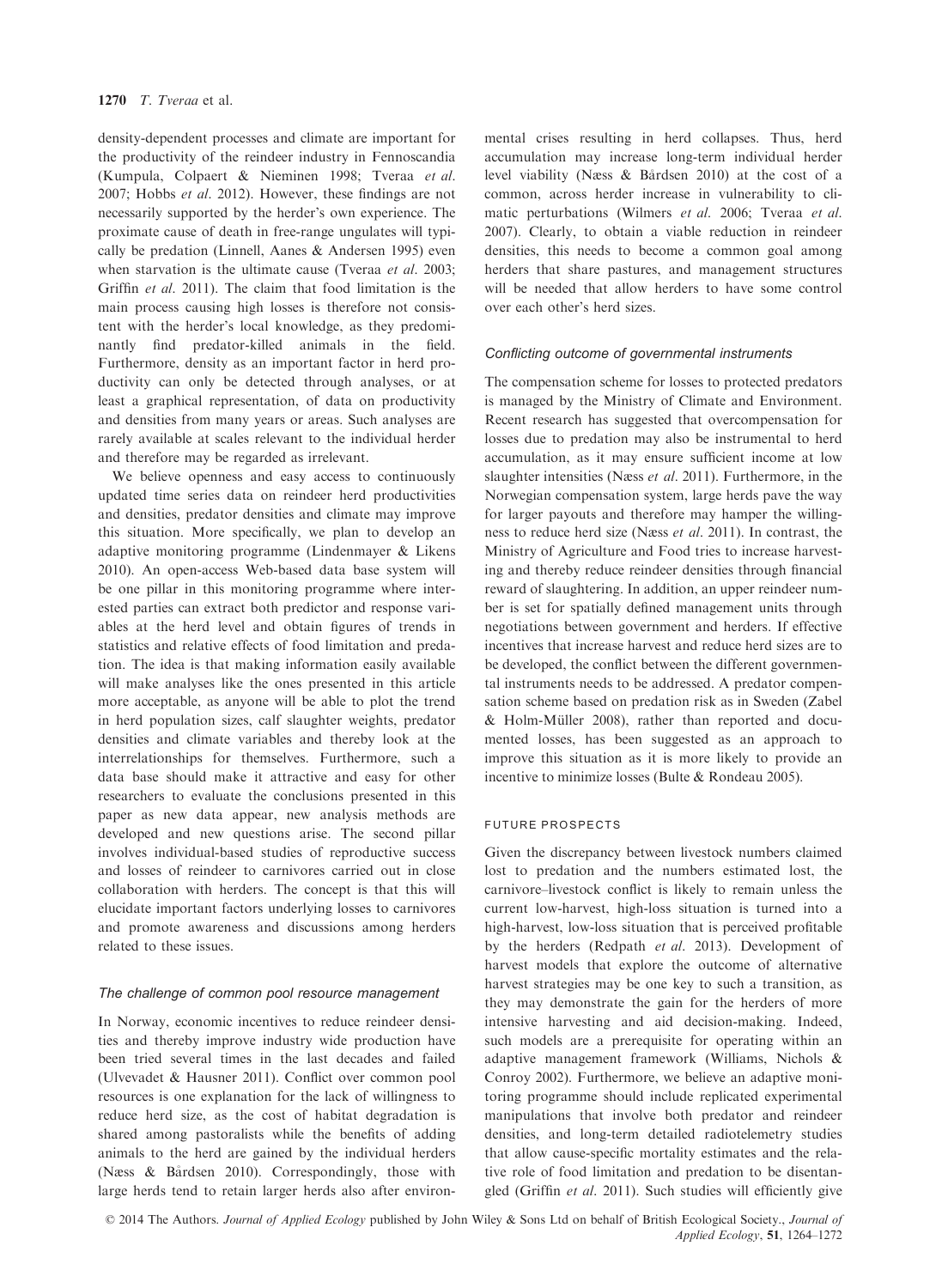reliable knowledge of predator–prey interactions needed to guide management and reduce today's human– carnivore conflict.

A major challenge in the process of achieving a sustainable reindeer herding industry with high productivity and low losses of animals is linked to the level at which reindeer herding strategies are decided. To a large degree, these decisions are made by individual households, with decision-making at herd (which includes several households) and higher levels of aggregation occurring in diminishing degrees. This results in slaughter strategy decisions that do not necessarily attempt to maximize profit based on the foraging resources available, but rather aim at maximizing household utility. Predicting the outcome of management strategies has therefore proven difficult (Ulvevadet & Hausner 2011). The framework of management strategy evaluation (MSE) may be a promising tool to overcome these challenges because these models are designed to account for complex situations including multiple stakeholders and individual harvester decision-making (Bunnefeld et al. 2011; Milner-Gulland 2011). Sound ecological knowledge is only one building block in such a framework which elucidates the need for a better understanding of household-level socio-economic decision rules. In particular, such a modelling framework may allow the effects of changes in governmental instruments on household utilities, the economy of households and industry, and governmental biodiversity targets, to be evaluated.

#### Acknowledgements

This research project was funded by the Norwegian Environment Agency, The Ministry of Food and Agriculture and the Norwegian Institute for Nature Research. The comments of Steve M. Redpath, Jenny Stien and two reviewers substantially improved the manuscript.

## Data accessibility

Data are available from the Dryad Digital Repository: http://dx.doi.org/10. 5061/dryad.jm7k1 (Tveraa et al. 2014).

## References

- Andren, H., Linnell, J.D.C., Liberg, O., Ahlqvist, P., Andersen, R., Danell, A. et al. (2002) Estimating total lynx Lynx lynx population size from censuses of family groups. Wildlife Biology, 8, 299–306.
- Ballesteros, M., Bardsen, B.J., Fauchald, P., Langeland, K., Stien, A. & Tveraa, T. (2013) Combined effects of long-term feeding, population density and vegetation green-up on reindeer demography. Ecosphere, 4, art45.
- Bardsen, B.-J. & Tveraa, T. (2012) Density-dependence vs. density-independence – linking reproductive allocation to population abundance and vegetation greenness. Journal of Animal Ecology, 81, 364–376.
- Bates, D.M., Maechler, M. & Bolker, B.M. (2012) lme4: Linear mixed-effects models using Eigen and S4. url: http://cran.r-project.org/web/packages/lme4/index.html.
- Berger, K.M. (2006) Carnivore-livestock conflicts: effects of subsidized predator control and economic correlates on the sheep industry. Conservation Biology, 20, 751-761.
- Bishop, C.J., White, G.C., Freddy, D.J., Watkins, B.E. & Stephenson, T.R. (2009) Effect of enhanced nutrition on mule deer population rate of change. Wildlife Monographs, 172, 1–28.
- Boyce, M.S., Sinclair, A.R.E. & White, G.C. (1999) Seasonal compensation of predation and harvesting. Oikos, 87, 419–426.
- Brathen, K.A., Ims, R.A., Yoccoz, N.G., Fauchald, P., Tveraa, T. & Hausner, V.A. (2007) Induced shift in ecosystem productivity? Extensive scale effects of abundant large herbivores. Ecosystems, 10, 773–789.
- Brøseth, H. & Tovmo, M. (2012) Number of family groups, population estimate and population development of lynx in Norway (in Norwegian). pp. 28. NINA Report 859.
- Brøseth, H., Tovmo, M. & Andersen, R. (2011) Yngleregistreringer av jerv i Norge i 2011 (in Norwegian). pp. 26. NINA Report 757.
- Brøseth, H., Flagstad, Ø., Wärdig, C., Johansson, M. & Ellegren, H. (2010) Large-scale noninvasive genetic monitoring of wolverines using scats reveals density dependent adult survival. Biological Conservation, 143, 113–120.
- Bulte, E.H. & Rondeau, D. (2005) Why compensating wildlife damages may be bad for conservation. Journal of Wildlife Management, 69, 14–19.
- Bunnefeld, N., Börger, L., van Moorter, B., Rolandsen, C.M., Dettki, H., Solberg, E.J. & Ericsson, G. (2011) A model-driven approach to quantify migration patterns: individual, regional and yearly differences. Journal of Animal Ecology, 80, 466–476.
- Cameron, R.D. & Smith, W.T. (1993) Calving success of female caribou in relation to body weight. Canadian Journal of Zoology, 71, 480–486.
- Dickman, A.J., Macdonald, E.A. & Macdonald, D.W. (2011) A review of financial instruments to pay for predator conservation and encourage human-carnivore coexistence. Proceedings of the National Academy of Sciences, 108, 13937–13944.
- van Dijk, J., Gustavsen, L., Mysterud, A., May, R., Flagstad, O., Brøseth, H. et al. (2008) Diet shift of a facultative scavenger, the wolverine, following recolonization of wolves. Journal of Animal Ecology, 77, 1183– 1190.
- Estes, J.A., Terborgh, J., Brashares, J.S., Power, M.E., Berger, J., Bond, W.J. et al. (2011) Trophic downgrading of planet earth. Science, 333, 301–306.
- Fauchald, P., Tveraa, T., Henaug, C. & Yoccoz, N. (2004) Adaptive regulation of body reserves in reindeer, Rangifer tarandus: a feeding experiment. Oikos, 107, 583–591.
- Griffin, K.A., Hebblewhite, M., Robinson, H.S., Zager, P., Barber-Meyer, S.M., Christianson, D. et al. (2011) Neonatal mortality of elk driven by climate, predator phenology and predator community composition. Journal of Animal Ecology, 80, 1246–1257.
- Hausner, V.H., Fauchald, P., Tveraa, T., Pedersen, E., Jernsletten, J., Ulvevadet, B., Ims, R.A., Yoccoz, N.G. & Bråthen, K.A. (2011) The ghost of development past: the impact of economic security policies on Saami pastoral ecosystems. Ecology and Society, 16, 4.
- Hebblewhite, M. (2011) Unreliable knowledge about economic impacts of large carnivores on bovine calves. Journal of Wildlife Management, 75, 1724–1730.
- Henden, J.A., Ims, R.A., Yoccoz, N.G. & Killengreen, S.T. (2011) Declining willow ptarmigan populations: the role of habitat structure and community dynamics. Basic and Applied Ecology, 12, 413–422.
- Herfindal, I., Linnell, J.D.C., Odden, J., Nilsen, E.B. & Andersen, R. (2005) Prey density, environmental productivity and home-range size in the Eurasian lynx (Lynx lynx). Journal of Zoology,  $265$ ,  $63-71$ .
- Hobbs, N.T., Andren, H., Persson, J., Aronsson, M. & Chapron, G. (2012) Native predators reduce harvest of reindeer by Sámi pastoralists. Ecological Applications, 22, 1640–1654.
- Hurley, M.A., Unsworth, J.W., Zager, P., Hebblewhite, M., Garton, E.O., Montgomery, D.M., Skalski, J.R. & Maycock, C.L. (2011) Demographic response of mule deer to experimental reduction of coyotes and mountain lions in southeastern Idaho. Wildlife Monographs, 178, 1–33.
- Ims, R.A., Yoccoz, N.G., Brathen, K.A., Fauchald, P., Tveraa, T. & Hausner, V. (2007) Can reindeer overabundance cause a trophic cascade? Ecosystems, 10, 607–622.
- Killengreen, S.T., Lecomte, N., Ehrich, D., Schott, T., Yoccoz, N.G. & Ims, R.A. (2011) The importance of marine vs. human-induced subsidies in the maintenance of an expanding mesocarnivore in the arctic tundra. Journal of Animal Ecology, 80, 1049–1060.
- Kumpula, J., Colpaert, A. & Nieminen, M. (1998) Reproduction and productivity of semidomesticated reindeer in northern Finland. Canadian Journal of Zoology, 76, 269–277.
- Landa, A., Tufto, J., Franzen, R., Bø, T., Linden, M. & Swenson, J.E. (1998) Active wolverine Gulo gulo dens as a minimum population estimator in Scandinavia. Wildlife Biology, 4, 159–168.